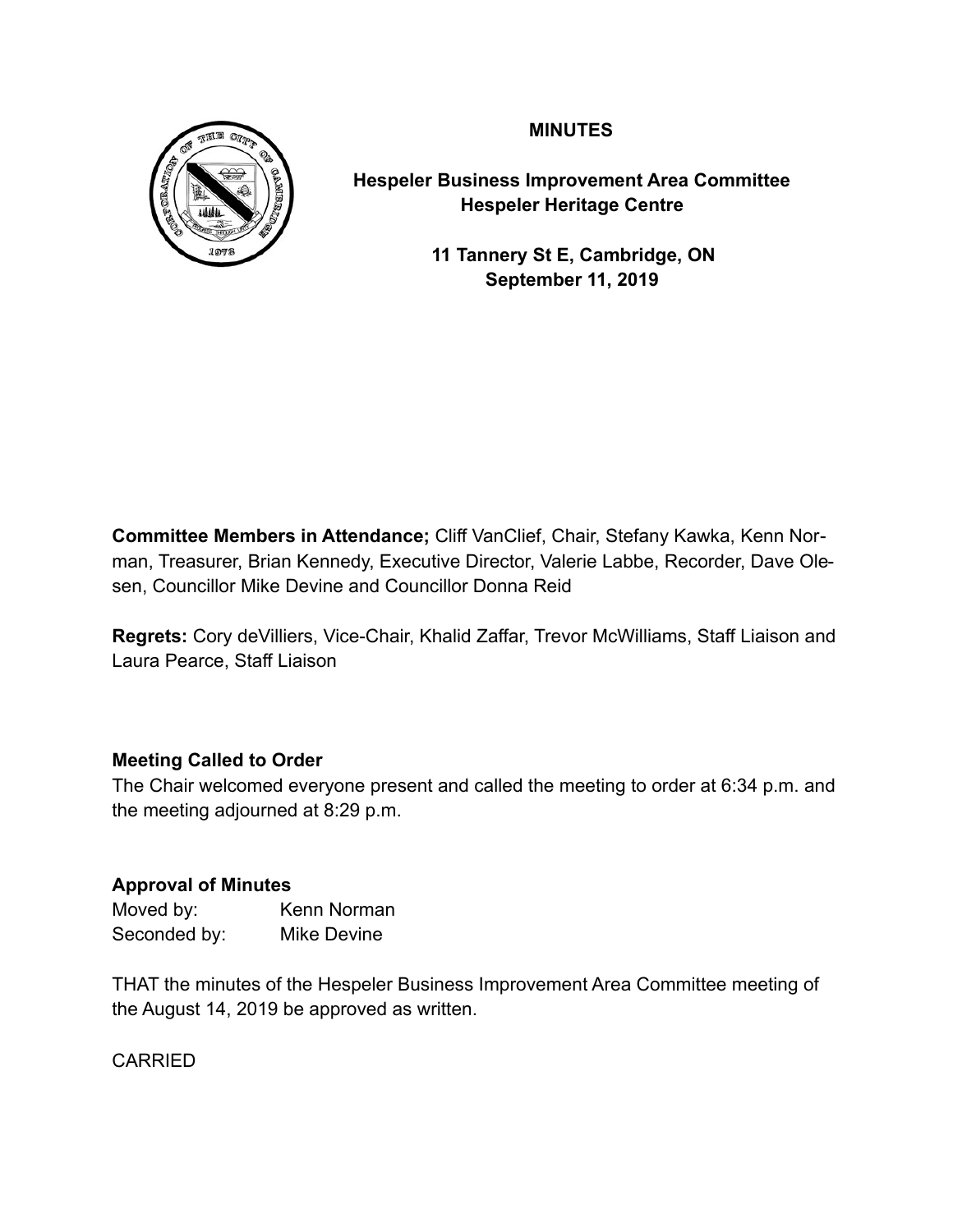## **Canadian Cancer Society**

Karen Griffiths visited to thank the BIA for all the contributions during last April's Cancer awareness month. Hoping to continue in April next year to increase Cancer awareness and any other ways to decorate outside during that month. The bike installations were very visible and popular and the bikes have been stored and will be available again next year.

## **City Updates**

Councillor Devine provided an update that the Highway 24 bridge construction is now targeted for spring 2020. The Sportsplex issues have been resolved and will be located in the south side of Cambridge. Twin pad will be going into Preston and also looking to add two more pads in the City. Location not yet finalized.

## **City Updates - River Road Development**

A Planning Development meeting was held last night around the pending development at the corner of Melran Drive and River Road. The developer is proposing a 52-unit townhouse development at this location. Deferred to November.

## **City Updates - Rainbow Crosswalks**

Councillor Reid mentioned that a decision on the proposed rainbow crosswalk in Galt has been deferred. Councillor Devine raised once again the possibility of a rainbow crosswalk at Guelph/Adam and Queen Street both for safety and visibility at that corner. This was previously discussed in 2017 but we understood the Region advised it was not possible to have rainbow crossings and must follow City guidelines. Will reach out to review again whether this is a possibility. The Hespeler BIA is fully supportive of installing a rainbow crosswalk in the City of Cambridge either in Galt, Preston or Hespeler.

## **City Updates - Go Train Service**

Councillor Devine provided an update that as next steps for possible Go Train service, a consultant has been hired as part of phase 2 of this project to review costs, ridership, etc. using the rail line that goes to Guelph as a potential option.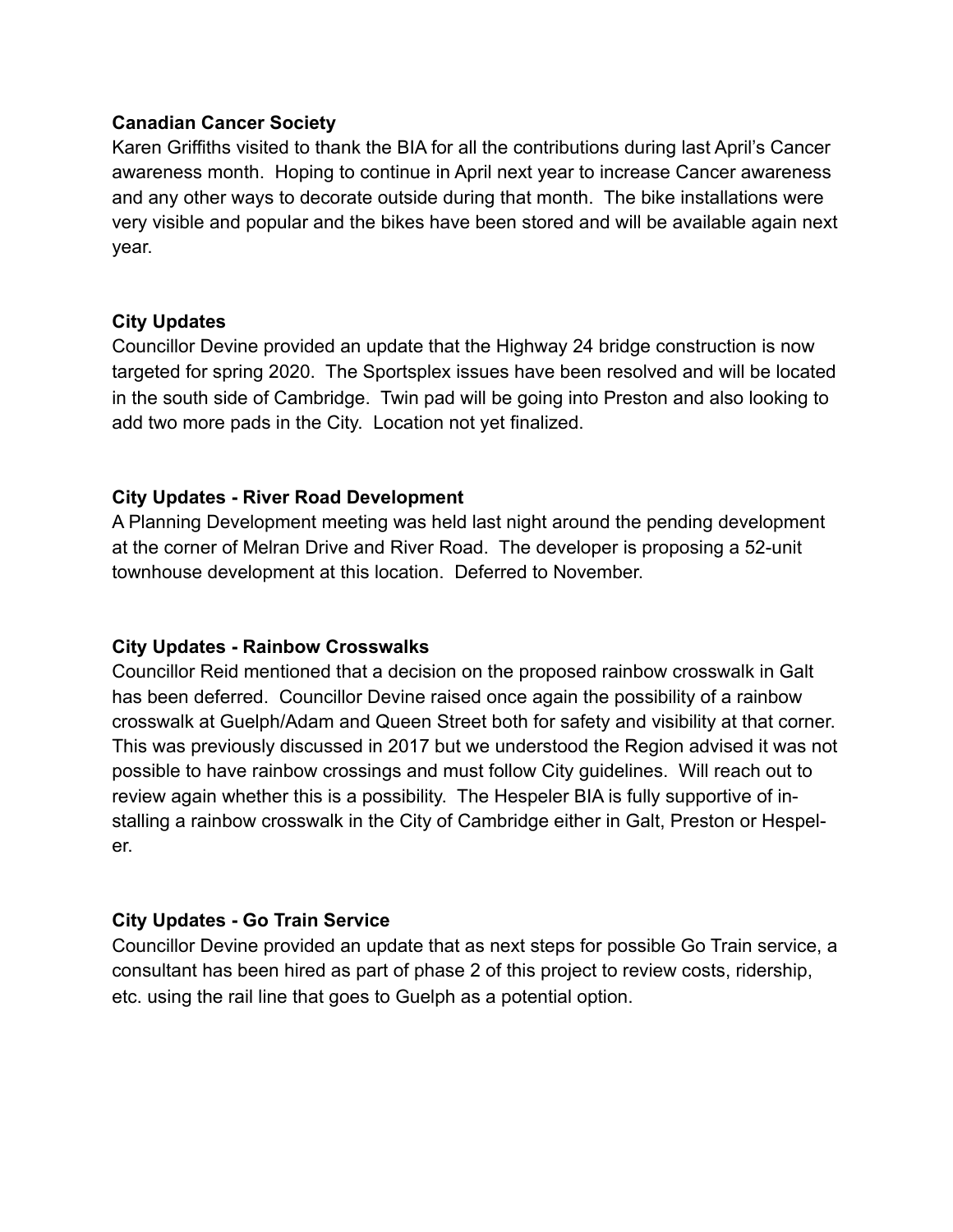## **City Updates - General**

Laura Pearce was unable to attend the meeting tonight but provided an update by email that the parking study has been deferred. Dave shared that the Adam Street construction is now finished however some trees and grass planted by the library did not survive and will need to be replaced. Dave has also been waiting on an overall tree inventory that has not been completed yet. Any dead or damaged trees are to be replaced in the spring. The Ambassador team seemed to work very well this year and any maintenance issues were addressed quickly. Dave mentioned that the Jacob's Landing sign is quite dirty so will reach out to Ambassador team to see if it can be cleaned. He also noticed that the map is outdated as the trail no longer ends at the railway tracks. Cliff agreed to reach out to CTAC (Cambridge Trails Advisory Committee) to see if the map can be updated for 2020.

## **Cambridge Hall of Fame - October 10th**

Councillor Reid provided an invitation to join this event on October 10th in the Bowman Room of City Hall as the Cambridge Hall of Fame will be inducting 9 new members including Mr. Kribs.

## **BIA Budget**

Our BIA budget is due to be submitted by November. The annual BIA audit is currently under review with Graham Matthew and Kenn Norman will review any changes that need to be made and then meet with Laura from the City to finalize both the audit and the annual budget. An update from the tax department clarified that the levy adjustment as of December 31, 2018 reflects an adjustment of zone change from 2016 for 19 Guelph Avenue (Riverbank Lofts) so the BIA had to back pay 2 years worth of levies which is being reflected in our 2018 audited statements.

## **Remembrance Day Banners**

Remembrance Day banners will again be installed in October and removed in November when snowflakes are installed. This is typically handled by Bill Calvin who can work with Dave Olesen if needed to arrange for storage of any current banners removed.

## **Hespeler Sign**

Dave advised that the foundation is now in at the corner of Guelph Ave and Queen Street and hope to have the sign installed by next week. Dave will then work with Walter from the City to arrange for hydro and landscaping to be completed this fall.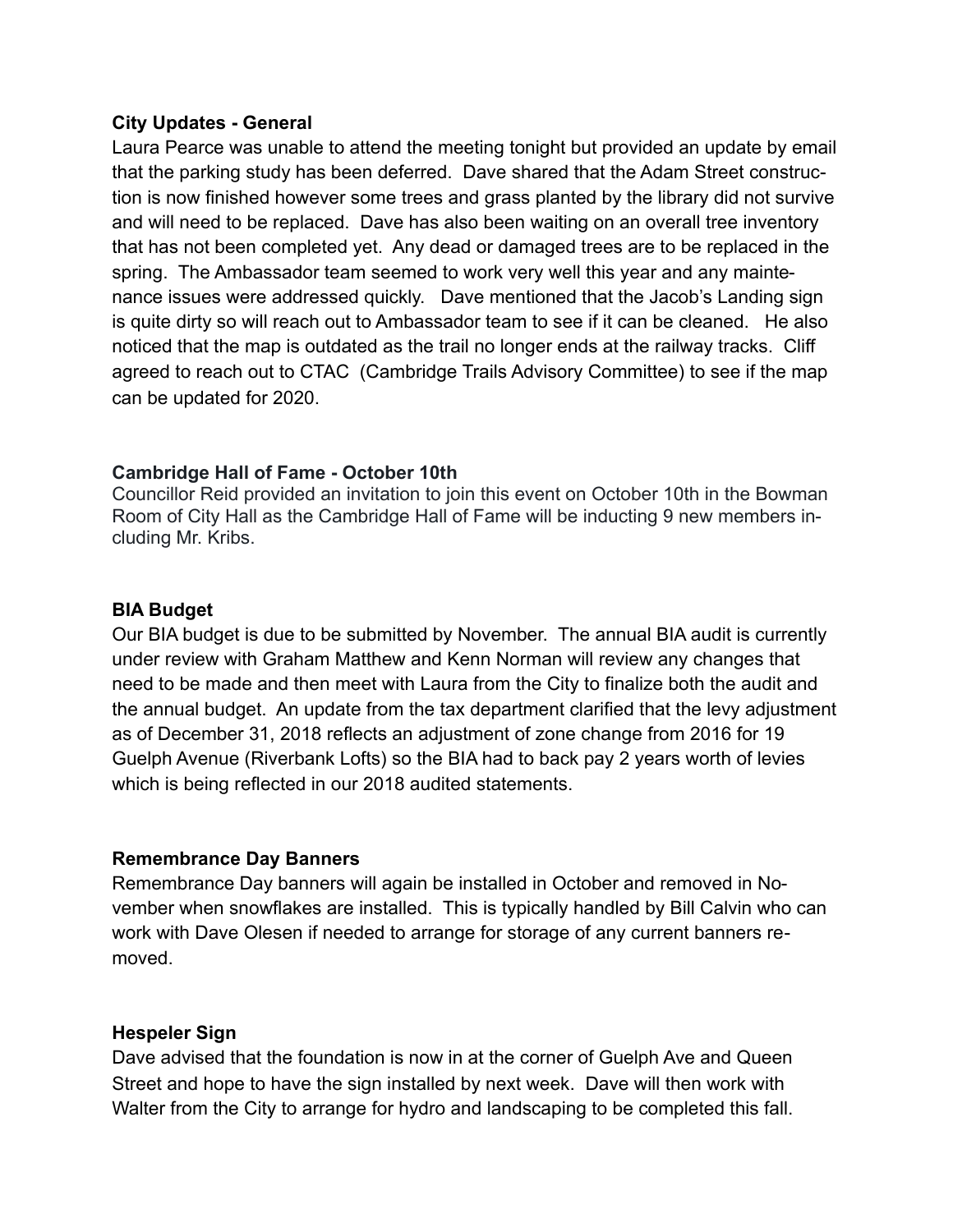#### **Jacob's Landing**

Dave also met with Nathan and City staff about Jacob's Landing and reallocating the plants and maintenance funds from the bridge to Jacob's Landing. City staff also recently cleaned up and trimmed the area last week and the planter down by river will be fixed up. We need to advocate for future funding through Parks and Recreation for rehabilitation in that park. Talked about lighting for holidays this year which would also qualify for 50/50 funds. Dave will look into measurements and quotes to have new lighting installed and provide an update.

## **Farmer's Market Collaboration**

The Manager of the Cambridge Market has indicated an interest in doing some cross promotion or partnering on a joint advertisement of some kind. Additional discussions around making some edits to the Cambridge Farmers Market website to be a little more inclusive have also taken place. Brian will be meeting with the Cambridge Market committee this week to discuss further and then potentially reach out to our Hespeler Farmer's Market if there is an option to proceed with cross promotion opportunities.

## **Walking Tour with Mayor McGarry - Tuesday October 8th**

The walking tour of Hespeler has now been rescheduled for Tuesday Oct. 8th from 2-4pm. Councillor Devine asked that we include Spring Street dock and park in this tour. Suggestion to prepare a high level overview that can be provided to the Mayor and City staff after the tour summarizing the areas of focus.

## **Hespeler Halloween Hunt - Saturday October 26th**

We will continue to partner with Melissa Francis and her team to run the Hespeler Halloween Hunt this year on Saturday October 26th. A motion that we agree to provide \$600 plus tax towards print materials and social media promotion was discussed but will be voted on over email after Kenn has a chance to confirm the budget. Currently there are no other events planned for the balance of the year that we are aware of.

## **BIA Annual General Meeting (AGM) - November 13th**

The AGM is set for Wednesday November 13th. Location still be determined and Brian to provide an update at the next meeting.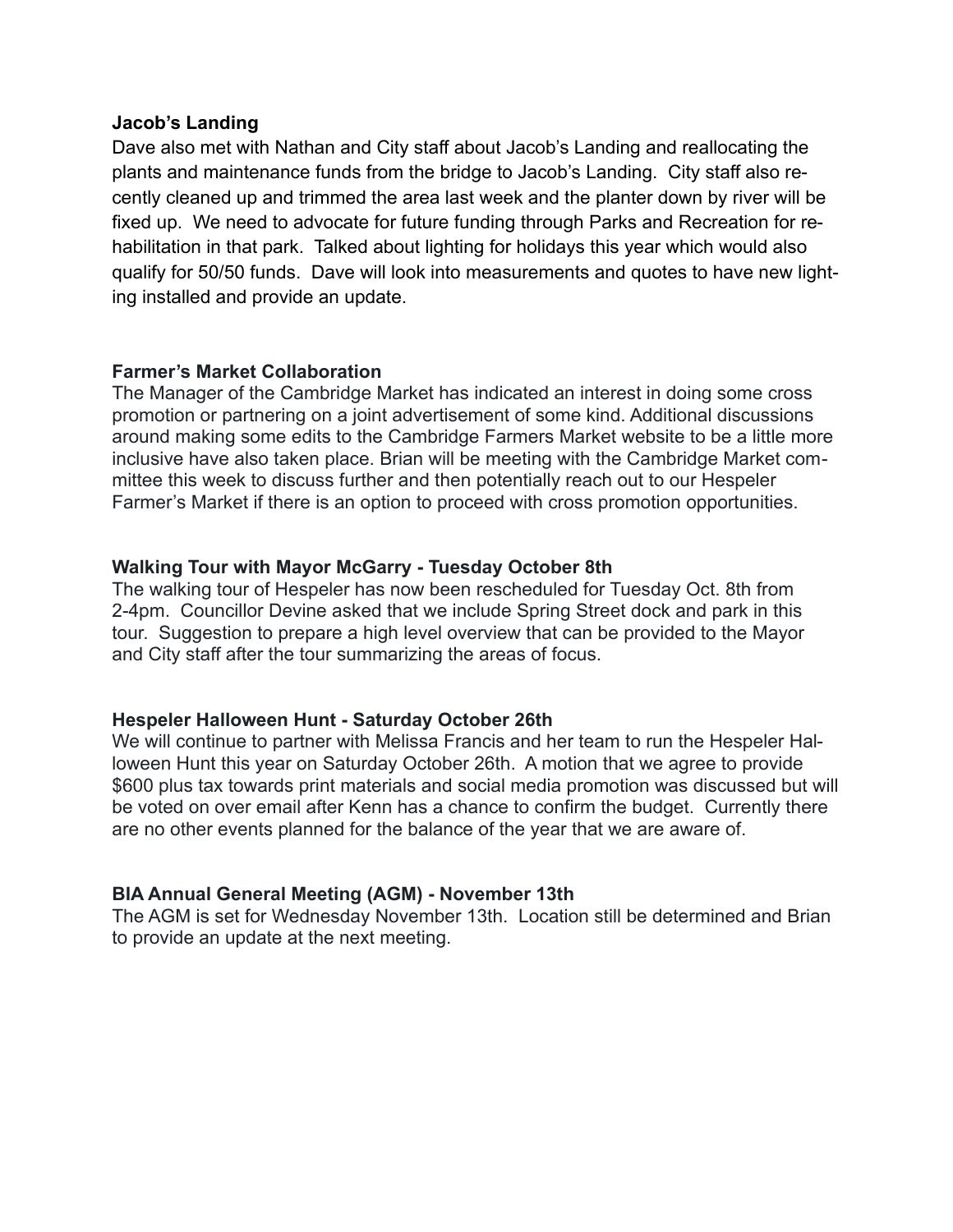## **BIA Fall Summit Tues. Oct. 22nd 6-8pm**

The BIA fall summit will be held on Tuesday October 22nd from 6-8pm possibly in the Bowman Room. Possible discussions could include the Core Area Transformation fund that was recently approved with the City as our understanding was that the BIA's could provide input and that there would be parameters set for how that money would be spent.

Suggested topics could include more joint Initiatives in 2020 and to look at other areas to partner. The installation of the new banners were a good first step. Other opportunities could include a craft beer tour between the three core areas. CARAC was looking at a Roots festival and could involve all three core areas. This would include a history of where each community came from and can be unique to each part of Cambridge.

We need to revisit policies around the BIA's relationship with the City as our scope of work doesn't seem clear. As an example we recently learned that the banner permits might need to be renewed every 6 weeks? Councillor Devine believes the BIA's are legislated thru the Province and that the OBIA guidebook should outline scope.

## **Municipal Accommodation Tax**

Spoke with Laura and it was positioned as a committee that would have ongoing meetings. One meeting has taken place, however no others have been initiated. May review this at the BIA summit.

## **Hespeler-Preston Mill Run Trail Re-Opening**

The Mill Run trail was re-opened under 401 connecting to Preston and while we were hoping to do an opening day event it was decided to postpone until spring 2020. Could possibly tie into our Spring Social as well. Cliff has reached out to Waterloo Cycle and will also reach out to local hiking groups and the Cambridge Trails Advisory Committee as awareness. Date in spring 2020 will be arranged and to possibly include a ribbon cutting ceremony. Discussion on whether there are CTAC budget funds available for trail signage to be installed on Guelph Avenue directing visitors to the trail. Cliff will follow up and look into signage on Guelph Ave for Mill Run Trail.

## **Hespeler Rocks Art Installation Proposal**

Brian suggested that as part of the ongoing movement in the community to decorate and share rocks in the neighbourhood with the #Hespeler Rocks and since we are already working on improvements at Jacob's Landing it would be nice to have a boulder wrapped or painted with the #Hespeler Rocks on the back. A goal to have 5000 rocks hidden within Hespeler and other areas in the region could promote Hespeler as a destination. This could also be tied into a family event possibly working with the neighbourhood associations to have tables and supplies for attendees to decorate rocks. Possi-